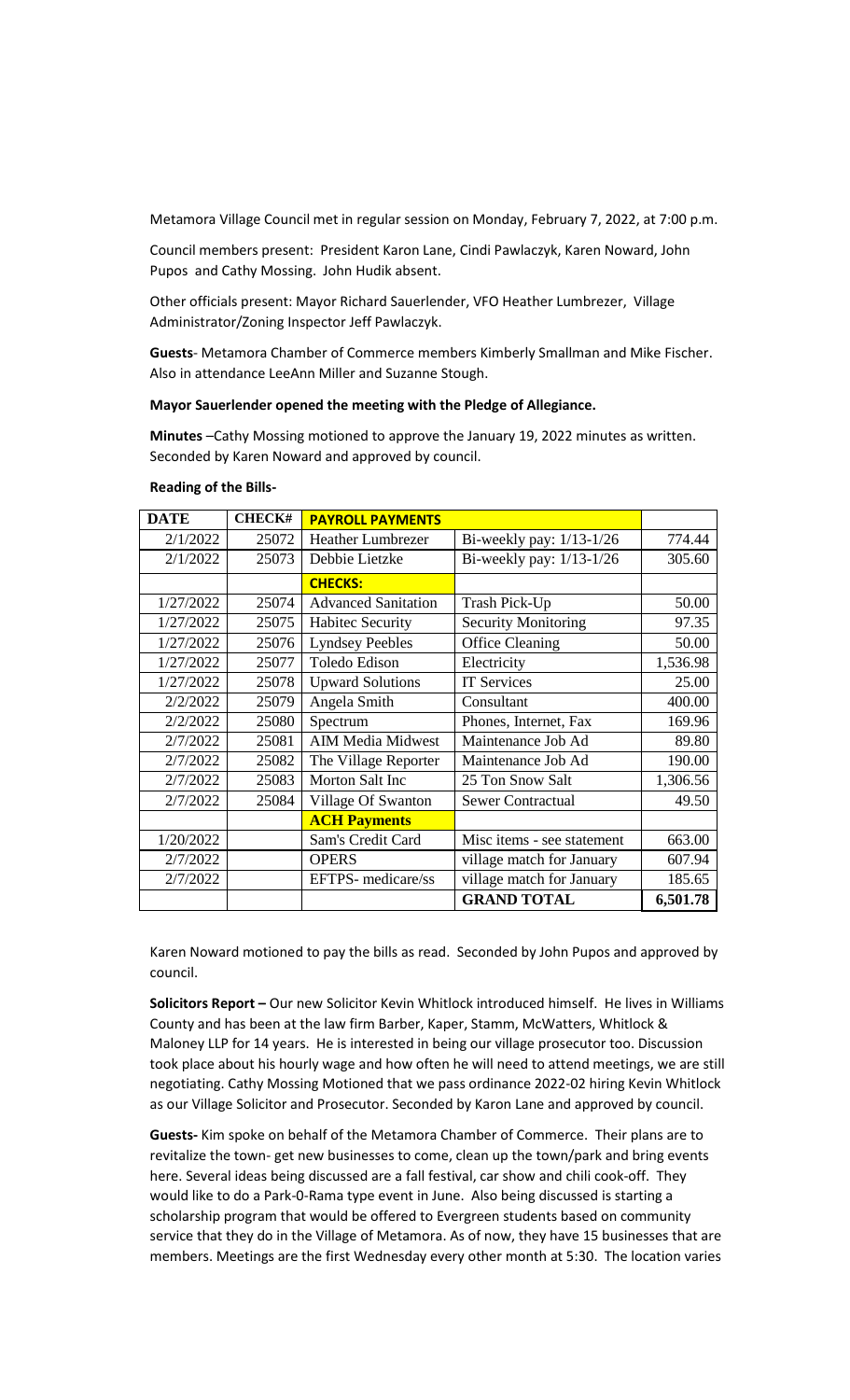depending on who wants to host. The Chamber would like to invite council members and would like to work with them to help improve the community.

**Old Business** – Reviewed Transtars quote that includes copper wiring. After discussion council decided not to add the additional cost of copper. John Pupos motioned to stick to Transtars original bill using aluminum wiring. Seconded by Cindi Pawlaczyk and approved by council.

The Historical Society has submitted a rezoning application for their property on Main Street. Notice letters need to be sent to all surrounding property owners along with posting the rezoning plans in at least two area businesses. A public meeting will be held March 21, 2022 at 8:00 p.m. at the village office if anyone has concerns or objects to the rezoning. Cathy Mossing motioned to send letters to surrounding property owners, post fliers around town and to have the public meeting March 21, 2022 at 8:00 p.m. Seconded by John Pupos and approved by all council. Heather Lumbrezer will update the planning commission and Historical Society of progress to rezone.

Robbie Anderzack looked over the bridge inspection reports for Garnsey and Swanton Street bridges. Recommendations are a sink hole on Garnsey that needs to be repaired and the pedestrian bridge on Garnsey has shifted and needs to be looked at.

**New Business** – Review ODOT State Route 120/West Main Street bridge replacement that is scheduled for 2024. It was recommended to have an engineer on behalf of the village look at the plans. Lincoln Frey from the county has been in contact with ODOT and is aware of this project.

**Fiscal Report** –Updated council on a phone call by property owner on Maple Street regarding an ordinance violation of his building. Owner stated that he had an engineer look at his building and that the wood in question cannot be removed because it is structurally holding the wall together. Council would like to see the engineers report. Will send a letter to the property owner giving him 30 days to provide this information.

Concerned citizen contacted the office about vehicles being parked on E. Main for extended periods of time. It is a traffic violation to be parked on the street for longer than forty-eight consecutive hours. Letters will be sent to the property owners with a copy of the traffic ordinance.

The next council meeting has been changed to Tuesday February 22, 2022.

Reviewed the spring newsletter and the calendar of events for 2022. Not sure about the Park-O-Rama date if The Chamber of Commerce takes this over. Kim Smallman said The Chamber would like to, with the help of council, village workers and volunteers. Park-O-Rama date to be determined.

The village was listed as a party on a summons on complaint due to a foreclosure. Heather to do more research regarding the judgement lien, and to contact the village attorney to file an answer.

Cathy Mossing motioned to go into executive session at 7:50 regarding the hiring of a new maintenance employee. Seconded by John Pupos and approved by council.

John Pupos motioned to go out of executive session at 8:44. Seconded by Cathy Mossing and approved by council.

Cathy Mossing motioned that we offer Anthony Jagodzinski the full-time position of Street Superintendent at a salary of \$22.00 per hour, the village will provide insurance paying 75% of his premium. Starting ASAP. Seconded by Karon Lane and approved by council.

Cathy Mossing motioned to offer Kyle Condon a part-time position as maintenance worker at a salary of \$20.00 per hour, working up to 24 flexible hours a week. No Insurance